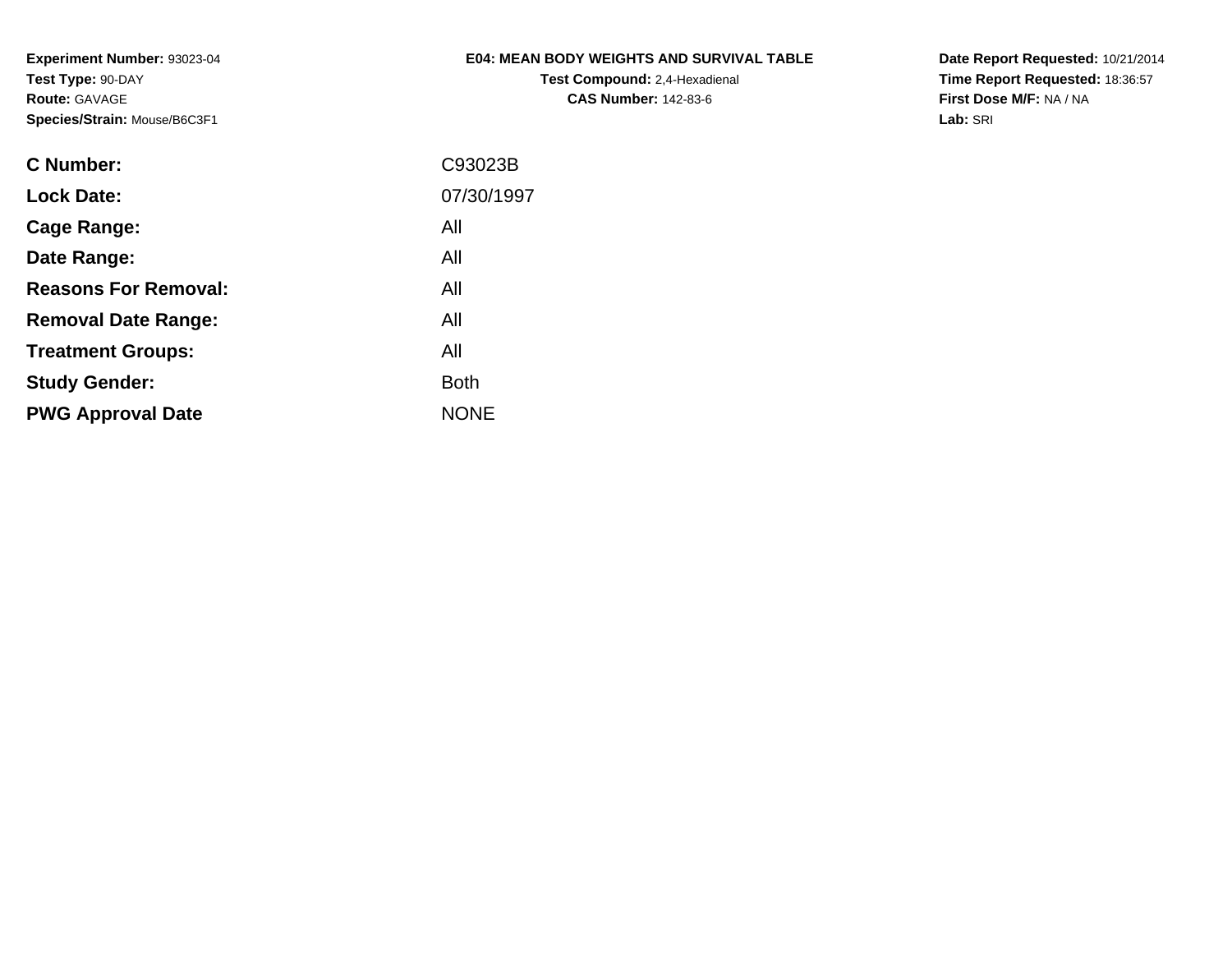**Experiment Number:** 93023-04**Test Type:** 90-DAY**Route:** GAVAGE**Species/Strain:** Mouse/B6C3F1

#### **E04: MEAN BODY WEIGHTS AND SURVIVAL TABLE**

# **Test Compound:** 2,4-Hexadienal **CAS Number:** 142-83-6

**Date Report Requested:** 10/21/2014**Time Report Requested:** 18:36:57**First Dose M/F:** NA / NA**Lab:** SRI

#### **MALE**

| <b>DAY</b>                | $\mathbf 0$ | <b>MG/KG/DY</b> |       | <b>MG/KG/DY</b><br>7.5 |    | 15 <sub>1</sub> | <b>MG/KG/DY</b> |    | 30    | <b>MG/KG/DY</b> |    |
|---------------------------|-------------|-----------------|-------|------------------------|----|-----------------|-----------------|----|-------|-----------------|----|
|                           |             |                 |       |                        |    |                 |                 |    |       |                 |    |
|                           | WT(g)       | N               | WT(g) | % OF CNTL N            |    | WT(g)           | % OF CNTL N     |    | WT(g) | % OF CNTL N     |    |
|                           | 23.6        | 10              | 23.3  | 98.5                   | 10 | 23.5            | 99.2            | 10 | 23.2  | 98.2            | 10 |
| 8                         | 23.7        | 9               | 23.5  | 99.1                   | 10 | 24.0            | 101.1           | 10 | 23.4  | 98.8            | 10 |
| 15                        | 24.9        | 9               | 24.8  | 99.4                   | 10 | 25.5            | 102.4           | 10 | 24.8  | 99.6            | 10 |
| 22                        | 27.6        | 9               | 27.1  | 98.1                   | 10 | 27.6            | 100.1           | 10 | 27.0  | 98.0            | 10 |
| 29                        | 28.4        | 9               | 28.2  | 99.3                   | 10 | 29.0            | 102.1           | 10 | 28.1  | 98.9            | 10 |
| 36                        | 29.5        | 9               | 29.0  | 98.3                   | 10 | 30.2            | 102.4           | 10 | 29.2  | 99.0            | 10 |
| 43                        | 31.4        | 9               | 30.7  | 97.6                   | 10 | 32.4            | 103.2           | 10 | 30.9  | 98.4            | 10 |
| 50                        | 32.1        | 9               | 31.2  | 97.0                   | 10 | 32.9            | 102.4           | 10 | 32.1  | 99.8            | 10 |
| 57                        | 33.2        | 9               | 32.8  | 98.9                   | 10 | 34.8            | 104.7           | 10 | 33.3  | 100.5           | 10 |
| 64                        | 34.8        | 9               | 34.1  | 98.0                   | 10 | 36.5            | 104.9           | 10 | 34.9  | 100.2           | 10 |
| 71                        | 35.3        | 9               | 35.0  | 98.9                   | 10 | 36.8            | 104.1           | 10 | 35.0  | 98.9            | 10 |
| 78                        | 35.2        | 9               | 35.6  | 101.1                  | 10 | 37.9            | 107.7           | 10 | 35.4  | 100.5           | 10 |
| 85                        | 37.4        | 8               | 36.7  | 98.1                   | 10 | 39.3            | 105.2           | 10 | 36.6  | 97.9            | 10 |
| 92                        | 38.8        | 8               | 38.2  | 98.5                   | 10 | 40.9            | 105.4           | 10 | 38.2  | 98.6            | 10 |
| <b>TERM</b><br><b>SAC</b> | 38.2        | 8               | 37.8  | 98.8                   | 10 | 40.7            | 106.4           | 10 | 38.0  | 99.4            | 10 |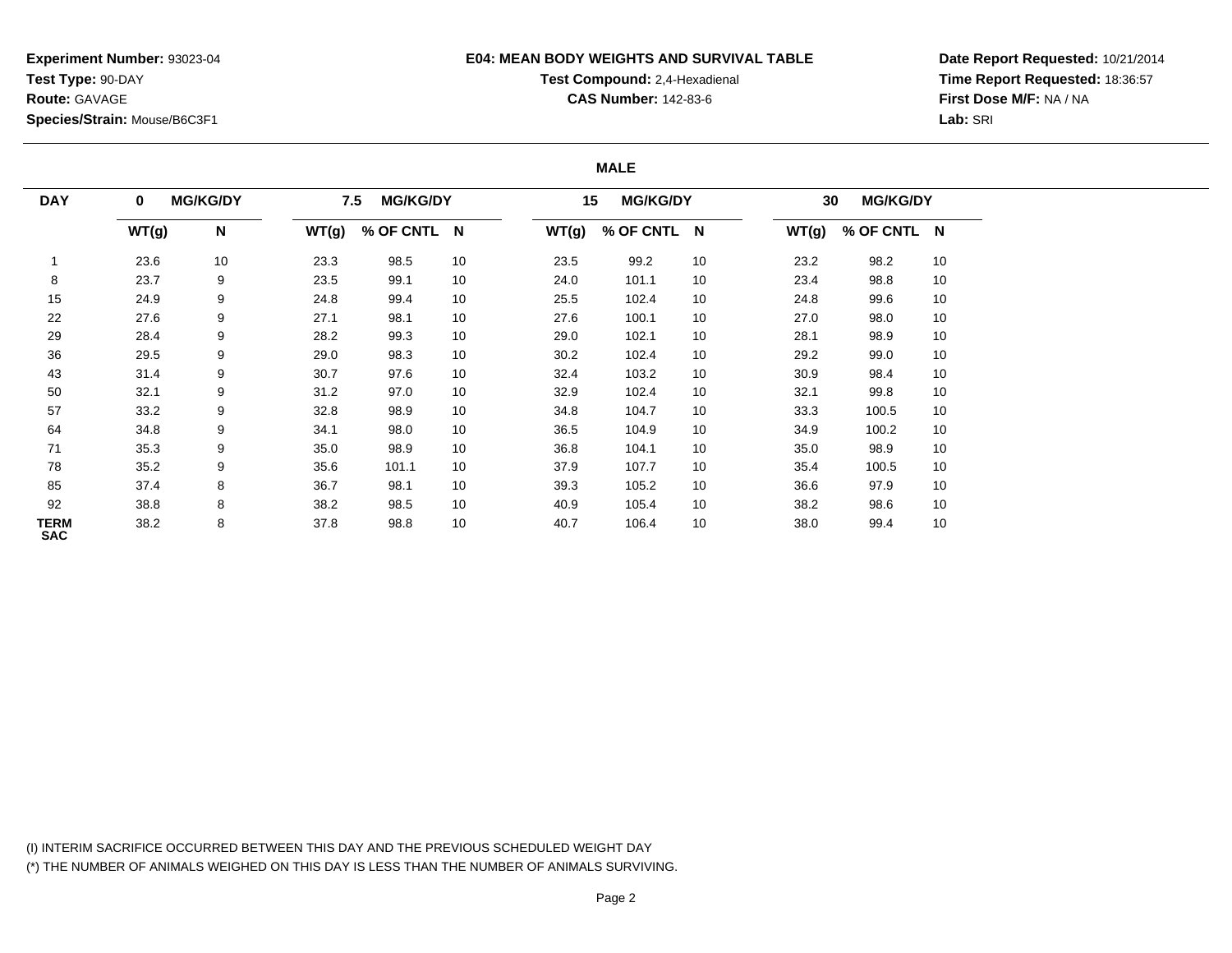### **E04: MEAN BODY WEIGHTS AND SURVIVAL TABLE**

**Test Compound:** 2,4-Hexadienal **CAS Number:** 142-83-6

**Date Report Requested:** 10/21/2014**Time Report Requested:** 18:36:57**First Dose M/F:** NA / NA**Lab:** SRI

#### **MALE**

| <b>DAY</b>                | 60    | <b>MG/KG/DY</b> |    |       | <b>MG/KG/DY</b><br>120 |                 |
|---------------------------|-------|-----------------|----|-------|------------------------|-----------------|
|                           | WT(g) | % OF CNTL N     |    | WT(g) | % OF CNTL N            |                 |
|                           | 23.8  | 100.8           | 10 | 23.4  | 99.0                   | 10              |
| 8                         | 23.9  | 100.7           | 9  | 24.3  | 102.6                  | 10              |
| 15                        | 25.1  | 100.7           | 9  | 25.6  | 102.8                  | 10              |
| 22                        | 27.6  | 100.0           | 9  | 28.1  | 101.8                  | $10\,$          |
| 29                        | 28.7  | 101.0           | 9  | 28.9  | 101.8                  | $10\,$          |
| 36                        | 30.1  | 101.8           | 9  | 29.6  | 100.3                  | 10              |
| 43                        | 31.9  | 101.6           | 9  | 31.4  | 99.9                   | 10              |
| $50\,$                    | 32.7  | 101.7           | 9  | 32.1  | 100.0                  | 10              |
| 57                        | 33.8  | 101.9           | 9  | 33.1  | 99.7                   | $10\,$          |
| 64                        | 35.2  | 100.9           | 9  | 34.3  | 98.4                   | 10 <sup>°</sup> |
| 71                        | 35.2  | 99.7            | 9  | 34.8  | 98.4                   | 10              |
| 78                        | 35.9  | 102.0           | 9  | 34.9  | 99.1                   | 10              |
| 85                        | 37.3  | 99.7            | 9  | 36.2  | 96.9                   | 10              |
| 92                        | 38.4  | 99.1            | 9  | 37.6  | 96.9                   | 10              |
| <b>TERM</b><br><b>SAC</b> | 38.5  | 100.8           | 9  | 37.4  | 97.7                   | 10              |

\*\*\*END OF MALE DATA\*\*\*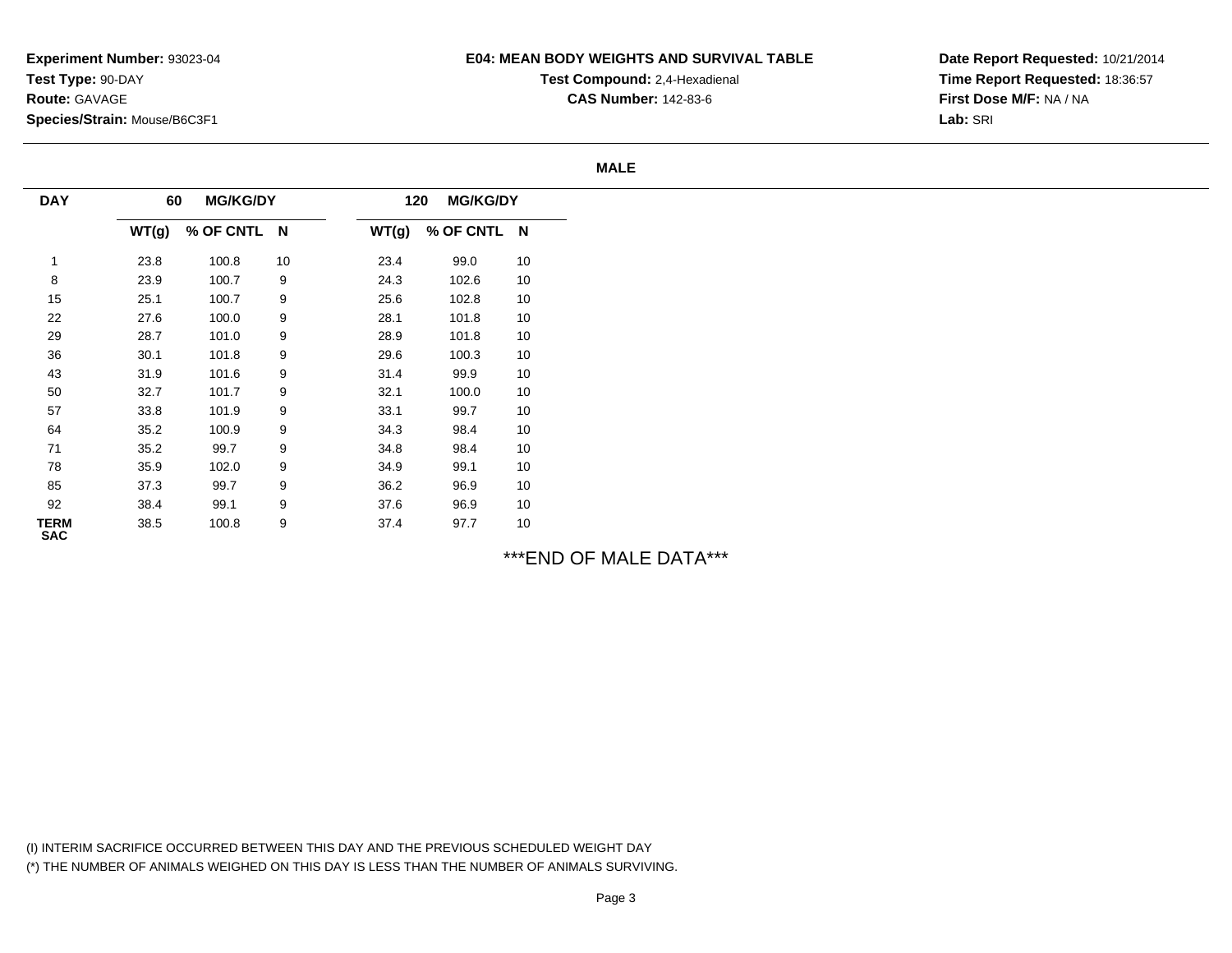**Experiment Number:** 93023-04**Test Type:** 90-DAY**Route:** GAVAGE**Species/Strain:** Mouse/B6C3F1

#### **E04: MEAN BODY WEIGHTS AND SURVIVAL TABLE**

# **Test Compound:** 2,4-Hexadienal

**CAS Number:** 142-83-6

**Date Report Requested:** 10/21/2014**Time Report Requested:** 18:36:57**First Dose M/F:** NA / NA**Lab:** SRI

#### **FEMALE**

| <b>DAY</b>                | 0     | <b>MG/KG/DY</b> |       | <b>MG/KG/DY</b><br>7.5 |    | 15    | <b>MG/KG/DY</b> |    | 30    | <b>MG/KG/DY</b> |    |
|---------------------------|-------|-----------------|-------|------------------------|----|-------|-----------------|----|-------|-----------------|----|
|                           | WT(g) | N               | WT(g) | % OF CNTL N            |    | WT(g) | % OF CNTL N     |    | WT(g) | % OF CNTL N     |    |
|                           | 19.0  | 10              | 18.9  | 99.4                   | 10 | 19.2  | 101.1           | 10 | 18.7  | 98.1            | 10 |
| 8                         | 18.7  | 10              | 19.2  | 102.4                  | 10 | 19.0  | 101.4           | 10 | 18.8  | 100.6           | 10 |
| 15                        | 20.6  | 10              | 20.5  | 99.4                   | 10 | 20.5  | 99.3            | 10 | 20.3  | 98.5            | 10 |
| 22                        | 22.4  | 10              | 21.7  | 97.1                   | 10 | 21.5  | 96.0            | 10 | 21.4  | 95.8            | 10 |
| 29                        | 23.9  | 10              | 22.9  | 95.7                   | 10 | 23.4  | 98.1            | 10 | 23.0  | 96.1            | 10 |
| 36                        | 23.5  | 10              | 23.9  | 101.4                  | 10 | 24.2  | 102.9           | 10 | 23.6  | 100.3           | 10 |
| 43                        | 24.9  | 10              | 24.6  | 98.4                   | 10 | 25.1  | 100.6           | 10 | 24.5  | 98.2            | 10 |
| 50                        | 26.5  | 10              | 25.9  | 97.8                   | 10 | 26.2  | 99.1            | 10 | 25.6  | 96.6            | 10 |
| 57                        | 27.1  | 10              | 26.5  | 97.7                   | 10 | 27.0  | 99.5            | 10 | 26.7  | 98.3            | 10 |
| 64                        | 28.9  | 10              | 28.7  | 99.5                   | 10 | 29.3  | 101.4           | 10 | 28.4  | 98.3            | 10 |
| 71                        | 31.0  | 10              | 30.7  | 98.9                   | 10 | 30.8  | 99.4            | 10 | 29.9  | 96.6            | 10 |
| 78                        | 30.6  | 10              | 30.8  | 100.6                  | 10 | 31.7  | 103.5           | 10 | 30.2  | 98.5            | 10 |
| 85                        | 31.5  | 10              | 31.5  | 99.9                   | 10 | 31.3  | 99.6            | 10 | 31.7  | 100.7           | 10 |
| 92                        | 33.6  | 10              | 34.1  | 101.6                  | 10 | 33.6  | 100.0           | 10 | 32.5  | 96.8            | 10 |
| <b>TERM</b><br><b>SAC</b> | 33.0  | 10              | 33.6  | 101.6                  | 10 | 33.5  | 101.3           | 10 | 32.5  | 98.3            | 10 |